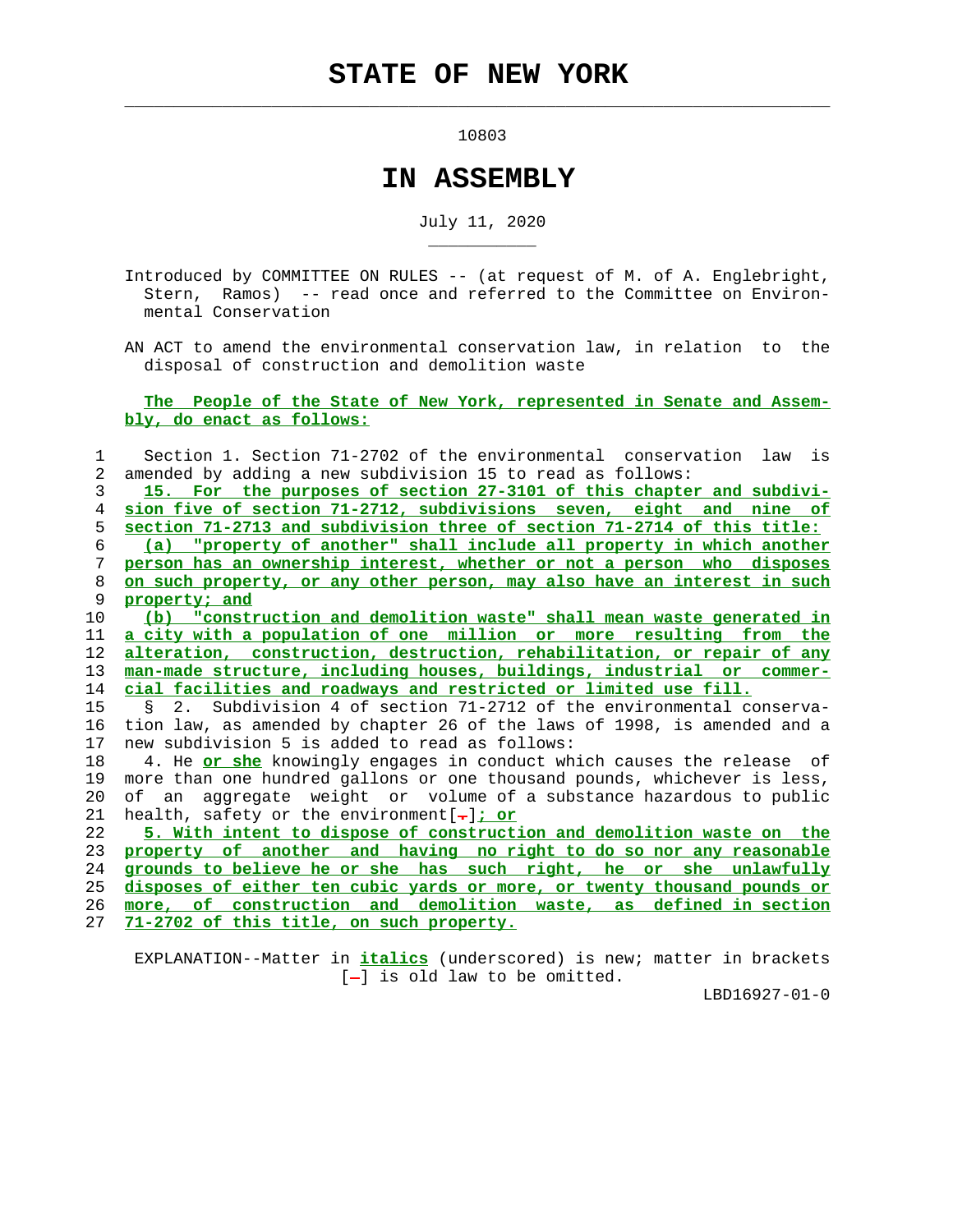1 § 3. Subdivision 6 of section 71-2713 of the environmental conserva- 2 tion law, as amended by chapter 26 of the laws of 1998, is amended and 3 three new subdivisions 7, 8 and 9 are added to read as follows: 4 6. He **or she** knowingly or recklessly engages in conduct which causes 5 the release of a substance hazardous to public health, safety or the 6 environment and such substance enters a primary water supply[**.**]**; or 7. With intent to dispose of construction and demolition waste on the property of another and having no right to do so nor any reasonable grounds to believe he or she has such right, he or she unlawfully disposes of either seventy cubic yards or more, or one hundred forty thousand pounds or more, of construction and demolition waste, as defined in section 71-2702 of this title, on such property; or 8. With intent to dispose of a hazardous substance on the property of another and having no right to do so nor any reasonable grounds to believe he or she has such right, he or she unlawfully disposes of a hazardous substance; or 9. He or she recklessly disposes of any acutely hazardous substance on the property of another.** 19 § 4. Subdivision 2 of section 71-2714 of the environmental conserva- 20 tion law, as amended by chapter 26 of the laws of 1998, is amended and a 21 new subdivision 3 is added to read as follows: 22 2. He **or she** knowingly engages in conduct which causes the release of 23 a substance acutely hazardous to public health, safety or the environ- 24 ment or the release of a substance which at the time of the conduct he **or she** knows to meet any of the criteria set forth in paragraph (b) of 26 subdivision one of section 37-0103 of this chapter and such release 27 causes physical injury to any person who is not a participant in the 28 crime[**.**]**; 3. With intent to dispose of an acutely hazardous substance on the property of another and having no right to do so nor any reasonable grounds to believe he or she has such right, he or she unlawfully disposes of an acutely hazardous substance on such property.** 33 § 5. Article 27 of the environmental conservation law is amended by 34 adding a new title 31 to read as follows: **TITLE 31 CONSTRUCTION AND DEMOLITION WASTE Section 27-3101. Waste tracking documents. § 27-3101. Waste tracking documents. 1. All generators of construction and demolition waste, as defined in section 71-2702 of this chapter, shall provide waste transporters with a waste tracking document for each construction and demolition waste ship- ment, in a form prescribed or approved by the department, specifying the quantity and type of construction and demolition waste, and signed and dated by an authorized representative of the generator. The waste track- ing documentation shall state: "I certify, under penalty of law, that the information provided in this waste tracking document has been prepared under my direction and supervision and further certify that the information contained herein is true and accurate. I am aware that any false statement made on this form is punishable pursuant to section 210.45 of the Penal Law." 2. All transporters of construction and demolition waste shall: (a) not accept a shipment of waste that does not match the quantity or type listed on the waste tracking document; (b) have the waste tracking document signed by the receiving location or facility upon delivery of the solid waste and provide a copy of the**

**tracking document to the receiving location or facility.**